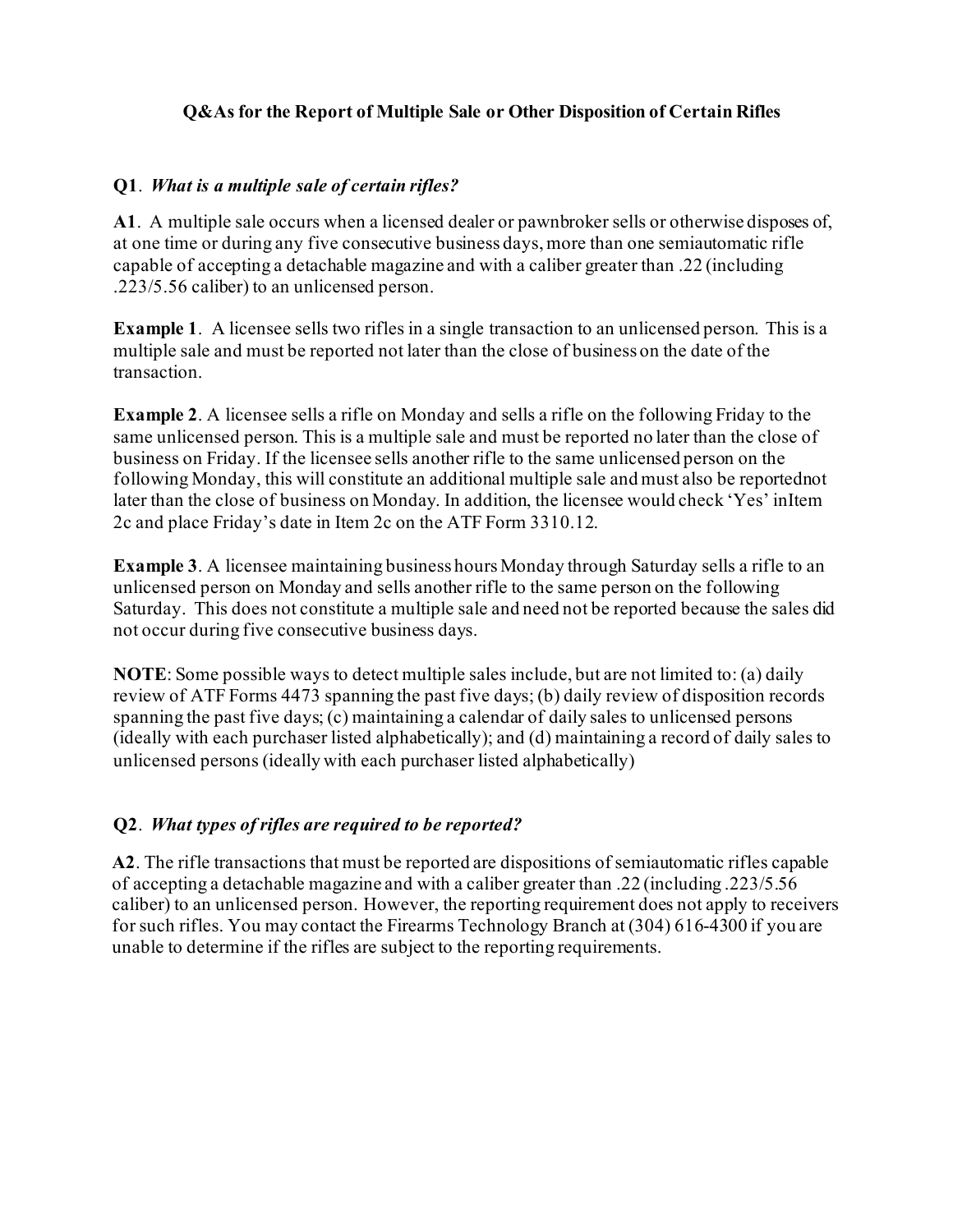Q&As for the Report of Multiple Sale or Other Disposition of Certain Rifles

### **Q3**. *Are rifles equipped with parts/accessories that encase/enclose the magazine release button (i.e. "bullet button") required to be reported?*

**A3**. The criteria for rifles that are subject to the multiple sales reports are (1) semiautomatic rifle; (2) capable of accepting a detachable magazine; and (3) caliber greater than .22 (including .223/5.56 caliber). Rifles with receivers that will accept a detachable magazine meet criterion (2). Such rifles include those weaponsthat have parts and/or accessoriesthat allow the exchange of detachable (including clip or drum-type) magazines, such as the "bullet button." Contact the Firearms Technology Branch at (304) 616-4300 for determinations as to whether particular rifles are subject to the reporting requirements.

### **Q4**. *Who is required to report the multiple sales of rifles?*

**A4**. The reporting of multiple sales for rifles requirement is applicable to **licensed dealers and pawnbrokers in Arizona, California, New Mexico, and Texas**. However, **all** licensees remain obligated to submit reports of multiple sales or other dispositions of handguns when the licensee sells or otherwise disposes of two or more pistols or revolvers or any combination of pistols or revolvers totaling two or more, to an unlicensed person at one time or during any five consecutive business days. The reporting of multiple sales for pistols and revolvers is a separate requirement from the reporting of multiple sales of certain rifles.

### **Q5**. *Can other Federal firearms licensees voluntarily report the multiple sales of rifles?*

**A5**. The reporting requirement is only applicable to licensed dealers and pawnbrokers in **Arizona, California, New Mexico, and Texas**. However, any suspicious sales of firearms can be reported at 1-800-ATF-GUNS (1-800-283-4867) or to your local ATF office. A list of ATF office telephone numbers can be found at [http://www.atf.gov/field.](http://www.atf.gov/field)

### **Q6**. *When does the reporting begin?*

**A6**. The reporting requirement is effective for all such sales that occur on or after **August 14, 2011**. Please note that reporting multiple sales for the specified riflesmust continue until ATF provides written notice to stop.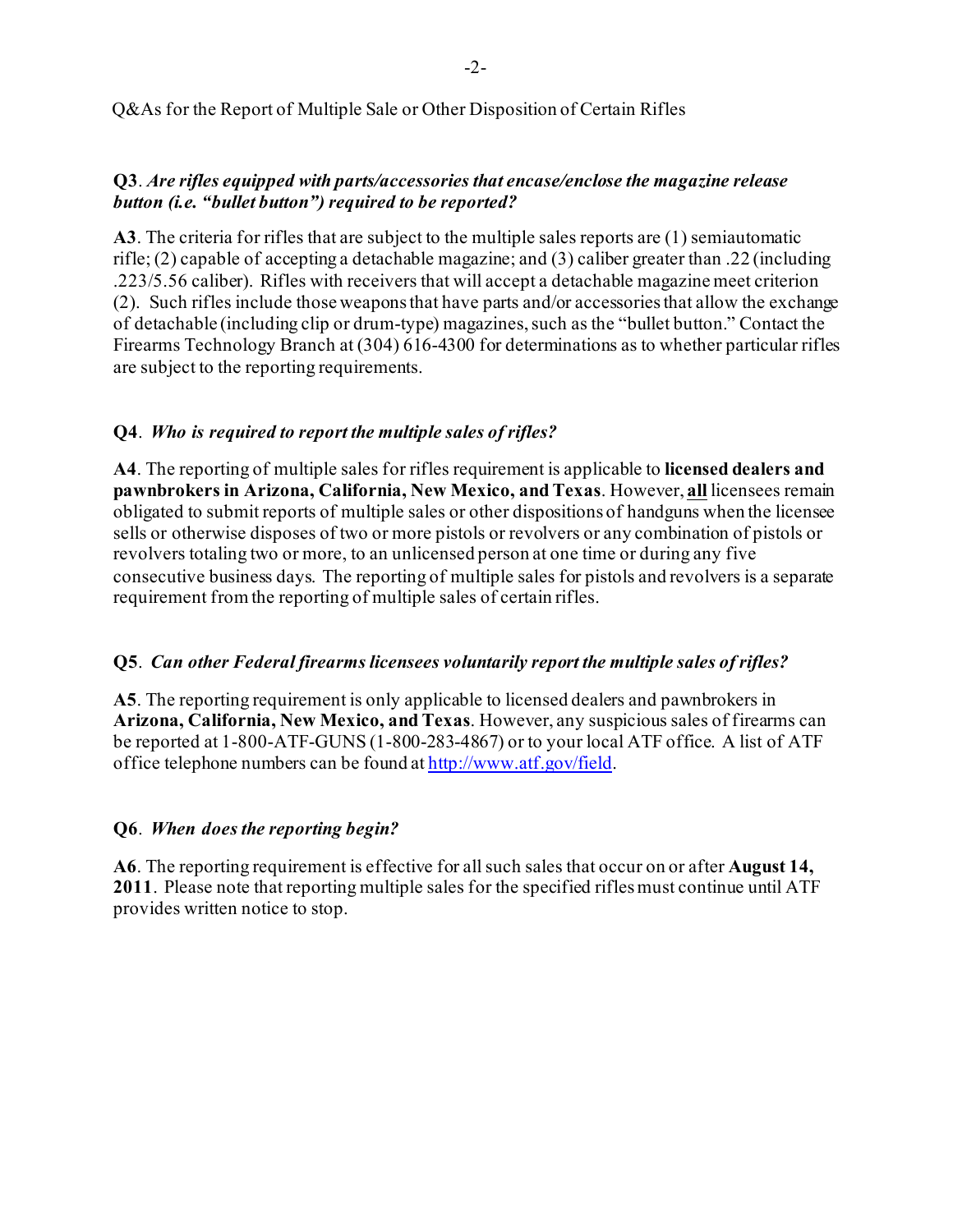# **Q7**. *Is Form 3310.12 required for pawn redemptions, return of repaired rifles or the return of consignment rifles?*

**A7**. No, the Form 3310.12 is not required for the return of multiple rifles to the same person from whom they were received—such as the return of multiple consigned, pawned, or repaired rifles.

## **Q8**. *Is the reporting of multiple sales applicable to transfers made to law enforcement officers?*

**A8**. Yes, multiple sales to law enforcement officers must be reported to ATF.

# **Q9**. *When do you submit the ATF Form 3310.12 (Form), Report of Multiple Sales or Other Disposition of Certain Rifles?*

**A9**. The Form must be submitted whenever a licensed dealer or pawnbroker sells or otherwise disposes of, at one time or during any five consecutive business days, two or more semiautomatic rifles capable of accepting a detachablemagazine, and with a caliber greater than .22 (including .223/5.56 caliber) to an unlicensed person. The Form must be filed with ATF **no later than the close of business on the day the multiple sale or other disposition took place**.

# **Q10**. *Where do you submit the Form 3310.12?*

**A10**. The ATF Form 3310.12 must be submitted to the National TracingCenter no later than the close of business on the day the multiple sale or other disposition took place. The Form may be emailed to multiplelong gunsales forms  $@atf.gov$ , faxed to (877) 283-0288, or mailed to the U.S. Department of Justice, NTC, 244 Needy Road, Martinsburg, WV 25405.

## **Q11.** *Do licensed dealers and pawnbrokers need to provide a copy of the ATF Form 3310.12 to their designated state or local law enforcement agencies?*

**A11**. No, licensed dealers and pawnbrokers are not required to submit the Form 3310.12 to their designated state or local law enforcement agencies.